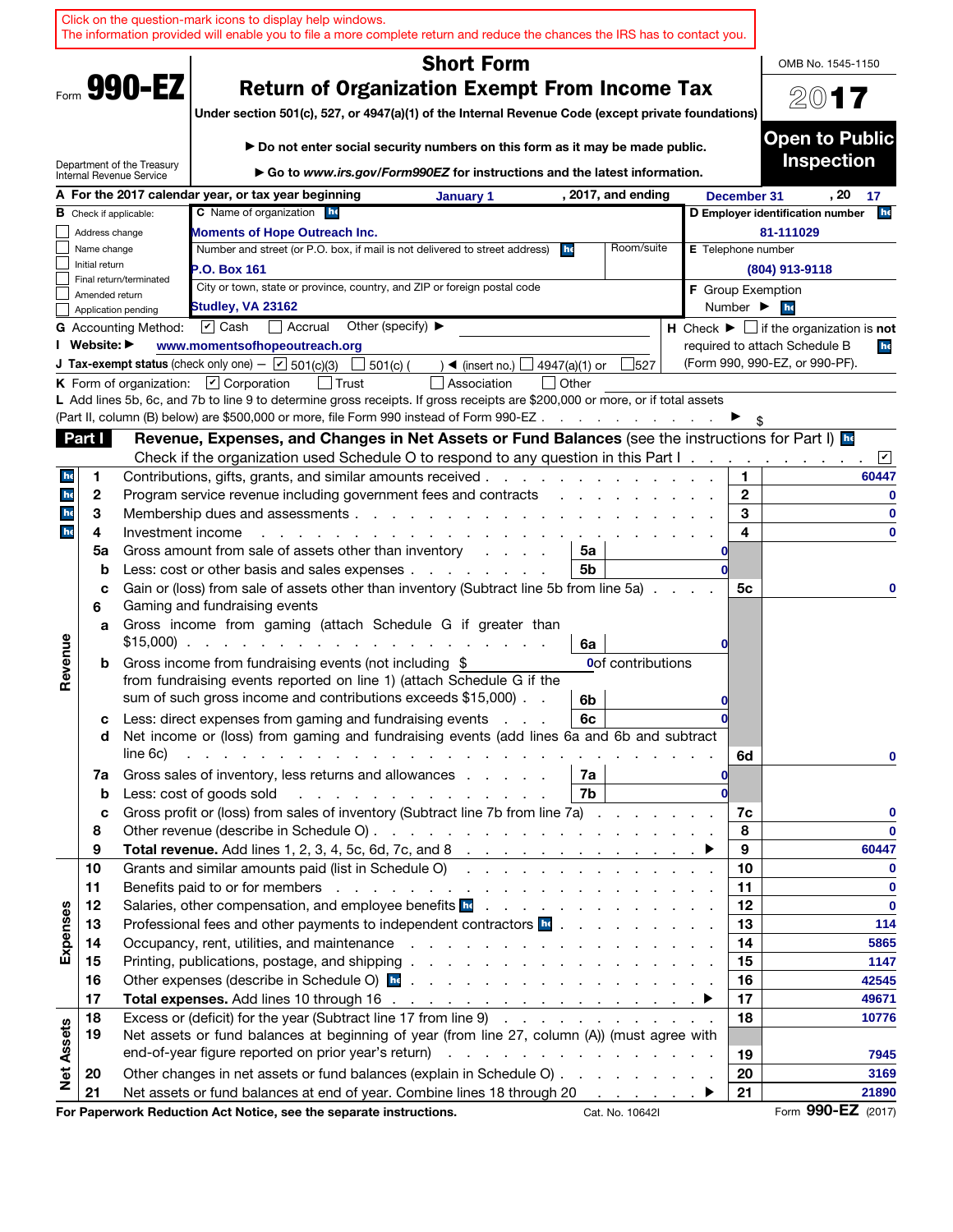|    | <b>Balance Sheets</b> (see the instructions for Part II)<br>Part II                                                                                                                                                                                                                               |                                                                                                                 |                                                                                        |                                                                                                                          |                 |                                                  |
|----|---------------------------------------------------------------------------------------------------------------------------------------------------------------------------------------------------------------------------------------------------------------------------------------------------|-----------------------------------------------------------------------------------------------------------------|----------------------------------------------------------------------------------------|--------------------------------------------------------------------------------------------------------------------------|-----------------|--------------------------------------------------|
|    | Check if the organization used Schedule O to respond to any question in this Part II.                                                                                                                                                                                                             |                                                                                                                 |                                                                                        |                                                                                                                          |                 |                                                  |
|    |                                                                                                                                                                                                                                                                                                   |                                                                                                                 |                                                                                        | (A) Beginning of year                                                                                                    |                 | (B) End of year                                  |
| 22 | Cash, savings, and investments                                                                                                                                                                                                                                                                    |                                                                                                                 |                                                                                        | 7945 22                                                                                                                  |                 | 10776                                            |
| 23 | Land and buildings.<br>and the company of the company of                                                                                                                                                                                                                                          |                                                                                                                 |                                                                                        |                                                                                                                          | 0 <sub>23</sub> | $\bf{0}$                                         |
| 24 | Other assets (describe in Schedule O).                                                                                                                                                                                                                                                            |                                                                                                                 |                                                                                        | 3169 24                                                                                                                  |                 | 11040                                            |
| 25 | Total assets                                                                                                                                                                                                                                                                                      |                                                                                                                 |                                                                                        | 10776 25                                                                                                                 |                 | 21816                                            |
|    |                                                                                                                                                                                                                                                                                                   |                                                                                                                 |                                                                                        |                                                                                                                          |                 |                                                  |
| 26 | Total liabilities (describe in Schedule O)                                                                                                                                                                                                                                                        | the contract of the contract of the contract of the contract of the contract of the contract of the contract of |                                                                                        |                                                                                                                          | 0 <sub>26</sub> | $\bf{0}$                                         |
| 27 | <b>Net assets or fund balances</b> (line 27 of column (B) must agree with line 21)                                                                                                                                                                                                                |                                                                                                                 |                                                                                        | 21890 27                                                                                                                 |                 | 43632                                            |
|    | Part III<br>Statement of Program Service Accomplishments (see the instructions for Part III)                                                                                                                                                                                                      |                                                                                                                 |                                                                                        |                                                                                                                          |                 |                                                  |
|    | Check if the organization used Schedule O to respond to any question in this Part III                                                                                                                                                                                                             |                                                                                                                 |                                                                                        | $\cdot$ $\vee$                                                                                                           |                 | <b>Expenses</b>                                  |
|    | What is the organization's primary exempt purpose? Homeless outreach and food pantry                                                                                                                                                                                                              |                                                                                                                 |                                                                                        |                                                                                                                          |                 | (Required for section<br>501(c)(3) and 501(c)(4) |
|    | Describe the organization's program service accomplishments for each of its three largest program services,<br>as measured by expenses. In a clear and concise manner, describe the services provided, the number of<br>persons benefited, and other relevant information for each program title. |                                                                                                                 |                                                                                        |                                                                                                                          | others.)        | organizations; optional for                      |
|    | 28 Weekly Saturday Servings events distributed 28,000+ cans of food and 7,000+ boxes of macaroni & cheese                                                                                                                                                                                         |                                                                                                                 |                                                                                        |                                                                                                                          |                 |                                                  |
|    | These were distributed while serving 6,469 hot meals.                                                                                                                                                                                                                                             |                                                                                                                 |                                                                                        |                                                                                                                          |                 |                                                  |
|    | We served an average of 122 men, women, and children each Saturday.                                                                                                                                                                                                                               |                                                                                                                 |                                                                                        |                                                                                                                          |                 |                                                  |
| he | (Grants \$                                                                                                                                                                                                                                                                                        |                                                                                                                 | 0) If this amount includes foreign grants, check here                                  |                                                                                                                          | 28a             | 20200                                            |
|    |                                                                                                                                                                                                                                                                                                   |                                                                                                                 |                                                                                        |                                                                                                                          |                 |                                                  |
| 29 | Weekly Saturday Servings events distributed 7,000+ Toiletry Bags. Each bag contains a roll of toilet paper,                                                                                                                                                                                       |                                                                                                                 |                                                                                        |                                                                                                                          |                 |                                                  |
|    | toothbrush, toothpaste, comb, deodorant, razor, soap, shampoo, and lip balm.                                                                                                                                                                                                                      |                                                                                                                 |                                                                                        |                                                                                                                          |                 |                                                  |
|    |                                                                                                                                                                                                                                                                                                   |                                                                                                                 |                                                                                        |                                                                                                                          |                 |                                                  |
|    | (Grants \$                                                                                                                                                                                                                                                                                        |                                                                                                                 | 0) If this amount includes foreign grants, check here                                  |                                                                                                                          | 29a             | 11,000                                           |
| 30 | ShelterWe provided shelter through the use of 100+ tents & 120+ sleeping bags, & 70+ nights in motel rooms                                                                                                                                                                                        |                                                                                                                 |                                                                                        |                                                                                                                          |                 |                                                  |
|    |                                                                                                                                                                                                                                                                                                   |                                                                                                                 |                                                                                        |                                                                                                                          |                 |                                                  |
|    |                                                                                                                                                                                                                                                                                                   |                                                                                                                 |                                                                                        |                                                                                                                          |                 |                                                  |
|    | (Grants \$                                                                                                                                                                                                                                                                                        |                                                                                                                 | 0) If this amount includes foreign grants, check here                                  |                                                                                                                          | 30a             | 10,700                                           |
|    | 31 Other program services (describe in Schedule O)                                                                                                                                                                                                                                                |                                                                                                                 | .                                                                                      |                                                                                                                          |                 |                                                  |
|    |                                                                                                                                                                                                                                                                                                   |                                                                                                                 |                                                                                        |                                                                                                                          |                 |                                                  |
|    | (Grants \$<br>32 Total program service expenses (add lines 28a through 31a)                                                                                                                                                                                                                       |                                                                                                                 | 0) If this amount includes foreign grants, check here                                  |                                                                                                                          | 31a             | 0                                                |
|    |                                                                                                                                                                                                                                                                                                   |                                                                                                                 |                                                                                        |                                                                                                                          |                 |                                                  |
|    |                                                                                                                                                                                                                                                                                                   |                                                                                                                 |                                                                                        |                                                                                                                          | 32              |                                                  |
|    | List of Officers, Directors, Trustees, and Key Employees (list each one even if not compensated—see the instructions for Part IV)<br><b>Part IV</b>                                                                                                                                               |                                                                                                                 |                                                                                        |                                                                                                                          |                 |                                                  |
|    | Check if the organization used Schedule O to respond to any question in this Part IV                                                                                                                                                                                                              |                                                                                                                 |                                                                                        |                                                                                                                          |                 | 41900                                            |
|    | (a) Name and title<br>he                                                                                                                                                                                                                                                                          | (b) Average<br>hours per week<br>devoted to position                                                            | (c) Reportable he<br>compensation<br>(Forms W-2/1099-MISC)<br>(if not paid, enter -0-) | (d) Health benefits,<br>contributions to employee (e) Estimated amount of<br>benefit plans, and<br>deferred compensation |                 | other compensation                               |
|    | <b>Bruce Kane</b>                                                                                                                                                                                                                                                                                 |                                                                                                                 |                                                                                        |                                                                                                                          |                 |                                                  |
|    | <b>President</b>                                                                                                                                                                                                                                                                                  | 2                                                                                                               | 0                                                                                      |                                                                                                                          | O               | 0                                                |
|    |                                                                                                                                                                                                                                                                                                   |                                                                                                                 |                                                                                        |                                                                                                                          |                 |                                                  |
|    | <b>John H. McClung</b>                                                                                                                                                                                                                                                                            | 4.5                                                                                                             | O                                                                                      |                                                                                                                          |                 |                                                  |
|    | <b>Vice President</b>                                                                                                                                                                                                                                                                             |                                                                                                                 |                                                                                        |                                                                                                                          |                 |                                                  |
|    | <b>Leslie Trexler</b>                                                                                                                                                                                                                                                                             | $\mathbf{2}$                                                                                                    |                                                                                        |                                                                                                                          |                 |                                                  |
|    | <b>Secretary, Treasurer</b>                                                                                                                                                                                                                                                                       |                                                                                                                 |                                                                                        |                                                                                                                          |                 |                                                  |
|    | Robert J. Hummer Jr.                                                                                                                                                                                                                                                                              |                                                                                                                 |                                                                                        |                                                                                                                          |                 |                                                  |
|    | <b>Executive Director &amp; Founder</b>                                                                                                                                                                                                                                                           | 65                                                                                                              |                                                                                        |                                                                                                                          |                 |                                                  |
|    |                                                                                                                                                                                                                                                                                                   |                                                                                                                 |                                                                                        |                                                                                                                          |                 |                                                  |
|    |                                                                                                                                                                                                                                                                                                   |                                                                                                                 |                                                                                        |                                                                                                                          |                 |                                                  |
|    |                                                                                                                                                                                                                                                                                                   |                                                                                                                 |                                                                                        |                                                                                                                          |                 |                                                  |
|    |                                                                                                                                                                                                                                                                                                   |                                                                                                                 |                                                                                        |                                                                                                                          |                 |                                                  |
|    |                                                                                                                                                                                                                                                                                                   |                                                                                                                 |                                                                                        |                                                                                                                          |                 |                                                  |
|    |                                                                                                                                                                                                                                                                                                   |                                                                                                                 |                                                                                        |                                                                                                                          |                 |                                                  |
|    |                                                                                                                                                                                                                                                                                                   |                                                                                                                 |                                                                                        |                                                                                                                          |                 |                                                  |
|    |                                                                                                                                                                                                                                                                                                   |                                                                                                                 |                                                                                        |                                                                                                                          |                 |                                                  |
|    |                                                                                                                                                                                                                                                                                                   |                                                                                                                 |                                                                                        |                                                                                                                          |                 |                                                  |
|    |                                                                                                                                                                                                                                                                                                   |                                                                                                                 |                                                                                        |                                                                                                                          |                 |                                                  |
|    |                                                                                                                                                                                                                                                                                                   |                                                                                                                 |                                                                                        |                                                                                                                          |                 |                                                  |
|    |                                                                                                                                                                                                                                                                                                   |                                                                                                                 |                                                                                        |                                                                                                                          |                 |                                                  |
|    |                                                                                                                                                                                                                                                                                                   |                                                                                                                 |                                                                                        |                                                                                                                          |                 |                                                  |
|    |                                                                                                                                                                                                                                                                                                   |                                                                                                                 |                                                                                        |                                                                                                                          |                 |                                                  |
|    |                                                                                                                                                                                                                                                                                                   |                                                                                                                 |                                                                                        |                                                                                                                          |                 |                                                  |
|    |                                                                                                                                                                                                                                                                                                   |                                                                                                                 |                                                                                        |                                                                                                                          |                 |                                                  |
|    |                                                                                                                                                                                                                                                                                                   |                                                                                                                 |                                                                                        |                                                                                                                          |                 |                                                  |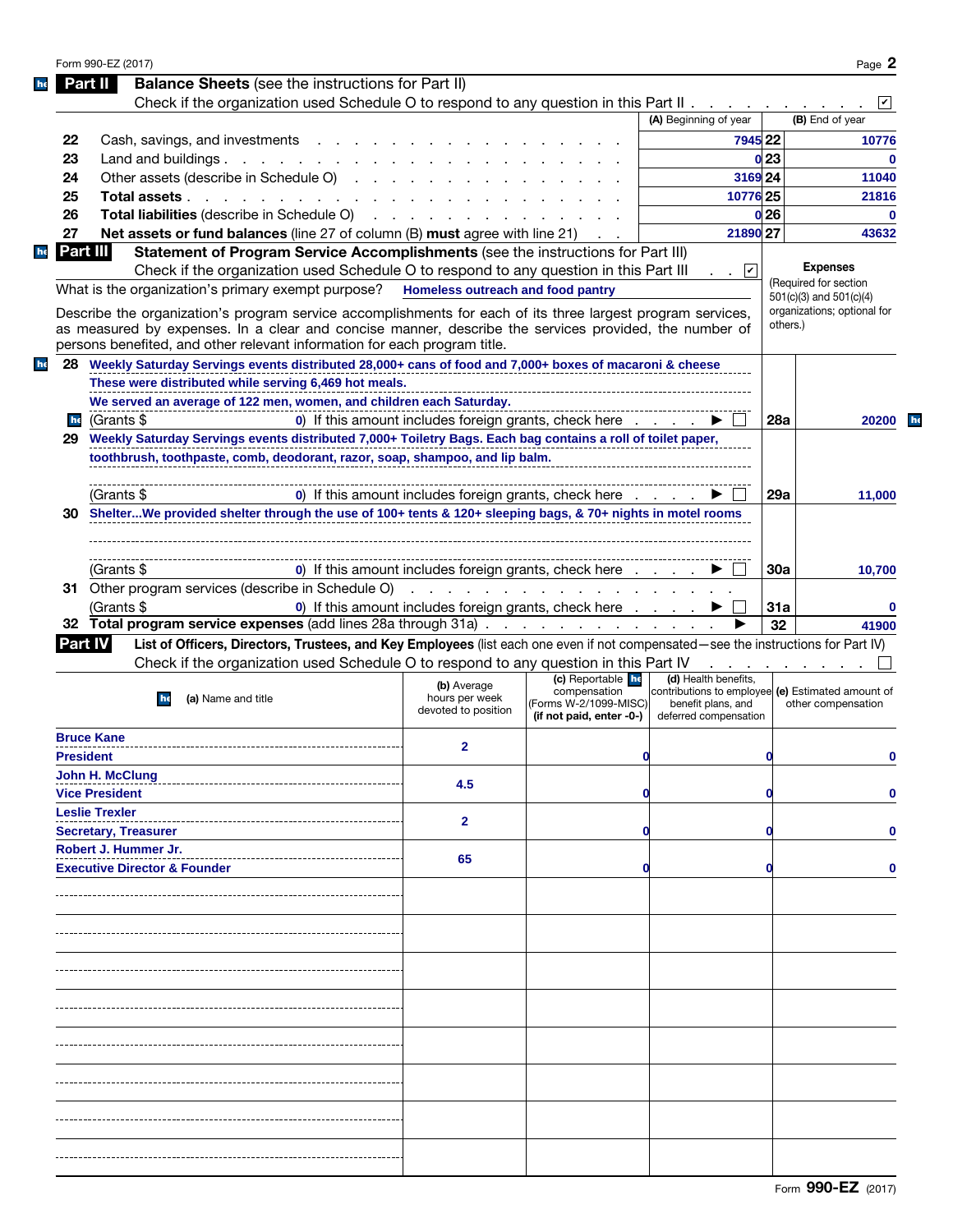|               | Form 990-EZ (2017)                                                                                                                                                                                                                                                                                                                               |                 |                           | Page 3       |
|---------------|--------------------------------------------------------------------------------------------------------------------------------------------------------------------------------------------------------------------------------------------------------------------------------------------------------------------------------------------------|-----------------|---------------------------|--------------|
| <b>Part V</b> | Other Information (Note the Schedule A and personal benefit contract statement requirements in the<br>instructions for Part V.) Check if the organization used Schedule O to respond to any question in this Part V                                                                                                                              |                 |                           |              |
|               |                                                                                                                                                                                                                                                                                                                                                  |                 | <b>Yes</b>                | <b>No</b>    |
| 33            | Did the organization engage in any significant activity not previously reported to the IRS? If "Yes," provide a                                                                                                                                                                                                                                  |                 |                           |              |
| 34            | Were any significant changes made to the organizing or governing documents? If "Yes," attach a conformed<br>copy of the amended documents if they reflect a change to the organization's name. Otherwise, explain the                                                                                                                            | 33              |                           | V            |
|               | change on Schedule O (see instructions)<br>a na kama na kama na kama na ka<br>Did the organization have unrelated business gross income of \$1,000 or more during the year from business                                                                                                                                                         | 34              |                           | V            |
| 35а           | activities (such as those reported on lines 2, 6a, and 7a, among others)?                                                                                                                                                                                                                                                                        | 35a             |                           |              |
| b<br>C        | If "Yes" to line 35a, has the organization filed a Form 990-T for the year? If "No," provide an explanation in Schedule O<br>Was the organization a section 501(c)(4), 501(c)(5), or 501(c)(6) organization subject to section 6033(e) notice,<br>reporting, and proxy tax requirements during the year? If "Yes," complete Schedule C, Part III | 35b<br>35c      |                           | V<br>V       |
| 36            | Did the organization undergo a liquidation, dissolution, termination, or significant disposition of net assets<br>during the year? If "Yes," complete applicable parts of Schedule N                                                                                                                                                             | 36              |                           | V            |
| 37a<br>b      | Enter amount of political expenditures, direct or indirect, as described in the instructions $\blacktriangleright$<br> 37a                                                                                                                                                                                                                       | 37 <sub>b</sub> |                           | V            |
| 38a           | Did the organization borrow from, or make any loans to, any officer, director, trustee, or key employee or were<br>any such loans made in a prior year and still outstanding at the end of the tax year covered by this return?                                                                                                                  | 38a             |                           | $\checkmark$ |
| b<br>39       | If "Yes," complete Schedule L, Part II and enter the total amount involved<br>38b<br>$\mathbf{L}$ and $\mathbf{L}$ and $\mathbf{L}$<br>Section 501(c)(7) organizations. Enter:                                                                                                                                                                   |                 |                           |              |
| a<br>b        | Initiation fees and capital contributions included on line 9<br>39a<br>39 <sub>b</sub><br>Gross receipts, included on line 9, for public use of club facilities<br>and a straight and                                                                                                                                                            |                 |                           |              |
| 40a           | Section 501(c)(3) organizations. Enter amount of tax imposed on the organization during the year under:<br>section 4911 ▶<br>$\bullet$ ; section 4912<br><b>0</b> : section 4955<br>0                                                                                                                                                            |                 |                           |              |
| b             | Section 501(c)(3), 501(c)(4), and 501(c)(29) organizations. Did the organization engage in any section 4958<br>excess benefit transaction during the year, or did it engage in an excess benefit transaction in a prior year<br>that has not been reported on any of its prior Forms 990 or 990-EZ? If "Yes," complete Schedule L, Part I        | 40 <sub>b</sub> |                           | V            |
| c             | Section 501(c)(3), 501(c)(4), and 501(c)(29) organizations. Enter amount of tax imposed<br>on organization managers or disqualified persons during the year under sections 4912,<br>4955, and 4958.<br>and the contract of the contract of<br>0                                                                                                  |                 |                           |              |
| d             | Section 501(c)(3), 501(c)(4), and 501(c)(29) organizations. Enter amount of tax on line<br>0                                                                                                                                                                                                                                                     |                 |                           |              |
| е             | All organizations. At any time during the tax year, was the organization a party to a prohibited tax shelter                                                                                                                                                                                                                                     | 40e             |                           |              |
| 41            | List the states with which a copy of this return is filed $\triangleright$ Virginia                                                                                                                                                                                                                                                              |                 |                           |              |
|               | <b>42a</b> The organization's books are in care of ► Leslie Trexler<br>Telephone no. $\blacktriangleright$                                                                                                                                                                                                                                       |                 | (804) 512-4329            |              |
| b             | Located at ▶ 6195 Mechanicsville Turnpike, Mechanicsville, VA<br>$ZIP + 4$<br>At any time during the calendar year, did the organization have an interest in or a signature or other authority over                                                                                                                                              |                 | 23111<br>Yes <sub>1</sub> |              |
|               | a financial account in a foreign country (such as a bank account, securities account, or other financial account)?<br>If "Yes," enter the name of the foreign country: ▶                                                                                                                                                                         | 42b             |                           | No<br>✓      |
|               | See the instructions for exceptions and filing requirements for FinCEN Form 114, Report of Foreign Bank and<br>Financial Accounts (FBAR).                                                                                                                                                                                                        |                 |                           |              |
| C             | At any time during the calendar year, did the organization maintain an office outside the United States?<br>If "Yes," enter the name of the foreign country: ▶                                                                                                                                                                                   | 42c             |                           |              |
| 43            | Section 4947(a)(1) nonexempt charitable trusts filing Form 990-EZ in lieu of Form 1041-Check here<br>43                                                                                                                                                                                                                                          |                 |                           |              |
| 44а           | Did the organization maintain any donor advised funds during the year? If "Yes," Form 990 must be                                                                                                                                                                                                                                                | 44a             | <b>Yes</b>                | No<br>V      |
| b             | Did the organization operate one or more hospital facilities during the year? If "Yes," Form 990 must be                                                                                                                                                                                                                                         | 44b             |                           | V            |
| c<br>d        | Did the organization receive any payments for indoor tanning services during the year?<br>If "Yes" to line 44c, has the organization filed a Form 720 to report these payments? If "No," provide an                                                                                                                                              | 44c             |                           | V            |
| 45а           | explanation in Schedule O response a response a response in the set of the set of the set of the set of the set of the set of the set of the set of the set of the set of the set of the set of the set of the set of the set<br>Did the organization have a controlled entity within the meaning of section 512(b)(13)?                         | 44d<br>45a      |                           | V            |
| b             | Did the organization receive any payment from or engage in any transaction with a controlled entity within the<br>meaning of section 512(b)(13)? If "Yes," Form 990 and Schedule R may need to be completed instead of                                                                                                                           |                 |                           |              |
|               |                                                                                                                                                                                                                                                                                                                                                  | 45b             |                           |              |

Form 990-EZ (2017)